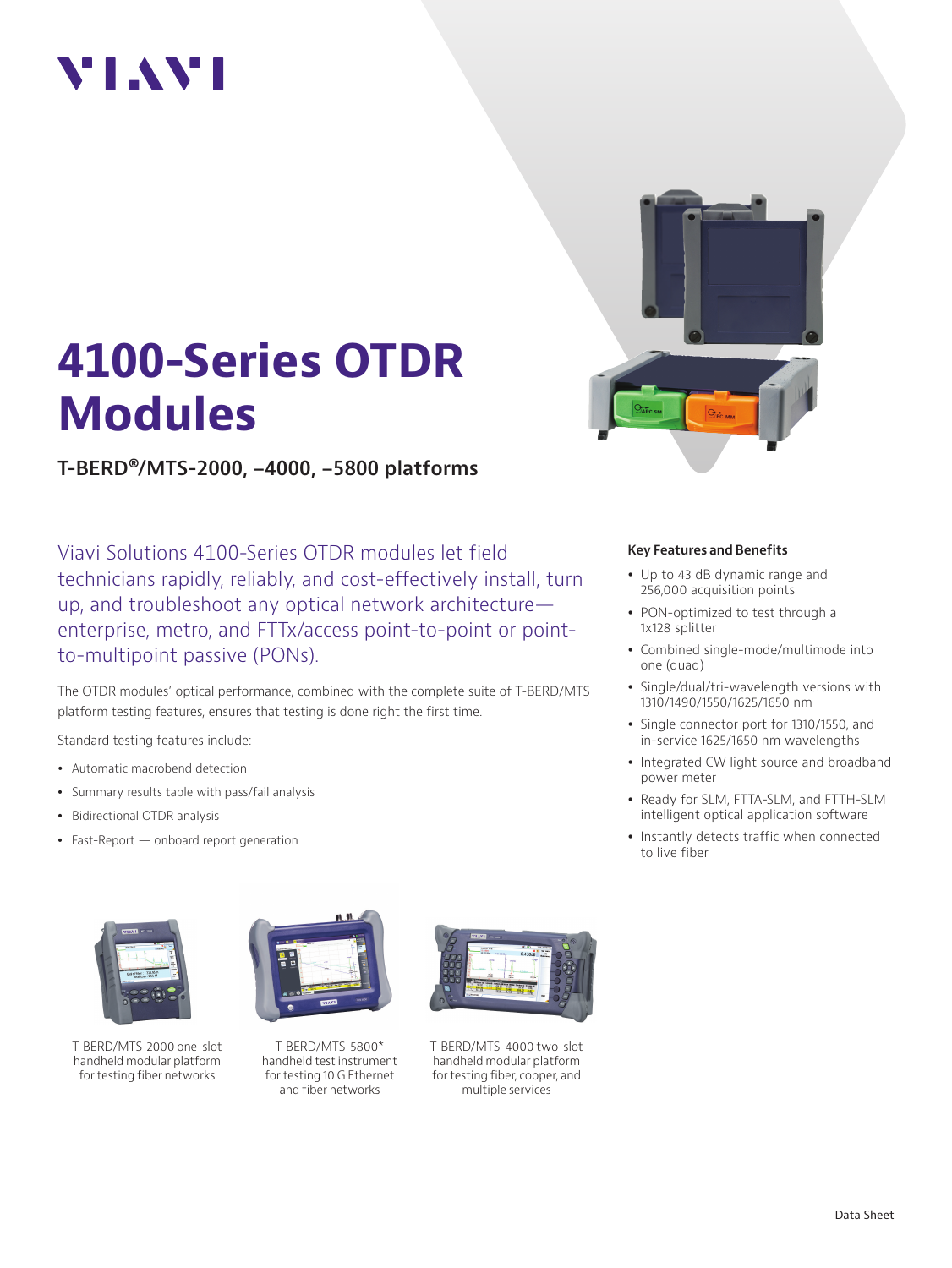## **Specifications**

| General (typical at 25°C)                          |                                                                                                            |  |  |  |
|----------------------------------------------------|------------------------------------------------------------------------------------------------------------|--|--|--|
| Weight                                             | 0.35 kg (0.77 lb)                                                                                          |  |  |  |
| Dimensions (w $\times$ h $\times$ d)               | 128 x 134 x 40 mm<br>$(5 \times 5.28 \times 1.58)$ in)                                                     |  |  |  |
| <b>Optical Interfaces</b>                          |                                                                                                            |  |  |  |
| Interchangeable optical<br>connectors <sup>1</sup> | FC, SC, DIN, LC (PC or APC) and<br>ST (PC)                                                                 |  |  |  |
| <b>Technical Characteristics</b>                   |                                                                                                            |  |  |  |
| Laser safety class (21CFR)                         | Class <sub>1</sub>                                                                                         |  |  |  |
| Distance units                                     | Kilometers, feet, and miles                                                                                |  |  |  |
| Group index range                                  | 1.30000 to 1.70000 in<br>0.00001 steps                                                                     |  |  |  |
| Number of data points                              | Up to 128,000 or 256,000<br>data points                                                                    |  |  |  |
| Distance measurement                               |                                                                                                            |  |  |  |
| Mode                                               | Automatic or dual cursor                                                                                   |  |  |  |
| Display range                                      | 0.5 up to 260 km                                                                                           |  |  |  |
| Cursor resolution                                  | $1 \text{ cm}$                                                                                             |  |  |  |
| Sampling resolution                                | 4 cm                                                                                                       |  |  |  |
| Accuracy                                           | $\pm 1$ m $\pm$ sampling resolution $\pm 1.10^{-5}$<br>x distance (excluding group<br>index uncertainties) |  |  |  |

| <b>Attenuation Measurement</b>              |                                                 |  |  |
|---------------------------------------------|-------------------------------------------------|--|--|
| Mode                                        | Automatic, manual, 2-point,<br>5-point, and LSA |  |  |
| Display range                               | 1.25 to 55 dB                                   |  |  |
| Display resolution                          | $0.001$ dB                                      |  |  |
| Cursor resolution                           | $0.001$ dB                                      |  |  |
| Linearity                                   | $\pm$ 0.03 dB/dB/ $\pm$ 0.05 for LA             |  |  |
| Threshold                                   | 0.01 to 5.99 dB in 0.01 dB steps                |  |  |
| <b>Reflectance/ORL Measurements</b>         |                                                 |  |  |
| Reflectance accuracy                        | $+2$ dB                                         |  |  |
| Display resolution                          | $0.01$ dB                                       |  |  |
| Threshold                                   | -11 to -99 dB in 1 dB steps                     |  |  |
| Source and Broadband Power Meter (optional) |                                                 |  |  |
| CW source output power<br>$ $ evel          | –3.5 dBm                                        |  |  |
| Power level range (MM/SM) <sup>2</sup>      | $-3$ to $-30/0$ to $-55$ dBm                    |  |  |
| Calibrated wavelengths (SM) <sup>3</sup>    | 1310/1490/1550/1625/1650 nm                     |  |  |
| Calibrated wavelengths<br>$(MM)^4$          | 850/1300 nm                                     |  |  |
| Measurement accuracy (SM)                   | $\pm 0.5$ dB                                    |  |  |
| Measurement accuracy (MM) <sup>5</sup>      | ±1 dB                                           |  |  |

| OTDR Modules (typical at 25°C) |                                                                                                  |                                          |                                        |                                              |                                  |                                                                              |
|--------------------------------|--------------------------------------------------------------------------------------------------|------------------------------------------|----------------------------------------|----------------------------------------------|----------------------------------|------------------------------------------------------------------------------|
|                                | Central Wavelength <sup>6</sup>                                                                  | <b>RMS Dynamic</b><br>Range <sup>7</sup> | <b>Event Dead</b><br>Zone <sup>8</sup> | <b>Attenuation</b><br>Dead Zone <sup>9</sup> | <b>Network Type</b>              | <b>Applications</b>                                                          |
| <b>MM</b>                      | 850/1300±30 nm                                                                                   | $26/24$ dB                               | 0.8 <sub>m</sub>                       | 4 m                                          | Enterprise/FTTA                  | Multimode network qualification                                              |
| Quad                           | $850/1300 + 30$ nm<br>$1310/1550 \pm 20$ nm                                                      | $26/24$ dB<br>37/35 dB                   | 0.8 <sub>m</sub><br>0.9 <sub>m</sub>   | 4 m<br>4 m                                   | Enterprise/FTTA/<br>access/metro | Multimode and single-mode<br>short- and medium-haul network<br>qualification |
| LA                             | 1310/1550/1650 +20 nm                                                                            | 35/33/30 dB                              | 1.5 <sub>m</sub>                       | 6 <sub>m</sub>                               | FTTA/FTTH/<br>access             | Short-haul qualification<br>FTTH drop-cable<br>qualification/maintenance     |
| <b>MA</b>                      | $1310 + 20$ nm<br>$1550 + 20$ nm<br>$1625 + 10$ nm<br>$1650 \pm 20$ nm                           | 40dB<br>38 dB<br>37 dB<br>37 dB          | 0.9 <sub>m</sub>                       | 4 m                                          | FTTH/access/<br>metro            | Short/medium-haul qualification<br>FTTH test up to 1x32 splitter             |
| <b>MP</b>                      | $1310 + 20$ nm<br>1490 ±20 nm<br>$1550 + 20$ nm<br>$1625 \pm 10 \text{ nm}$<br>$1650 + 10/-5$ nm | 43 dB<br>41 dB<br>41 dB<br>41 dB<br>40dB | 0.8 <sub>m</sub>                       | 4 m                                          | FTTH/access/<br>metro/long haul  | Short/medium/long-haul qualification<br>FTTH test up to 1x128 splitter       |

1. FC and SC for LA module

2. −2 to −50 dBm for Quad

3. Available on MA, MP, and Quad modules

4. Available on MM and Quad modules

5. Using a modal controller

6. Laser at 25°C and measured at 10 μs

- 7. The one-way difference between the extrapolated backscattering level at the start of the fiber and the RMS noise level, after 3 minutes averaging
- 8. Measured at ±1.5 dB down from the peak of an unsaturated reflective event
- 9. Measured at 1310 nm and  $\pm$  0.5 dB from the linear regression using a FC/UPC-type reflectance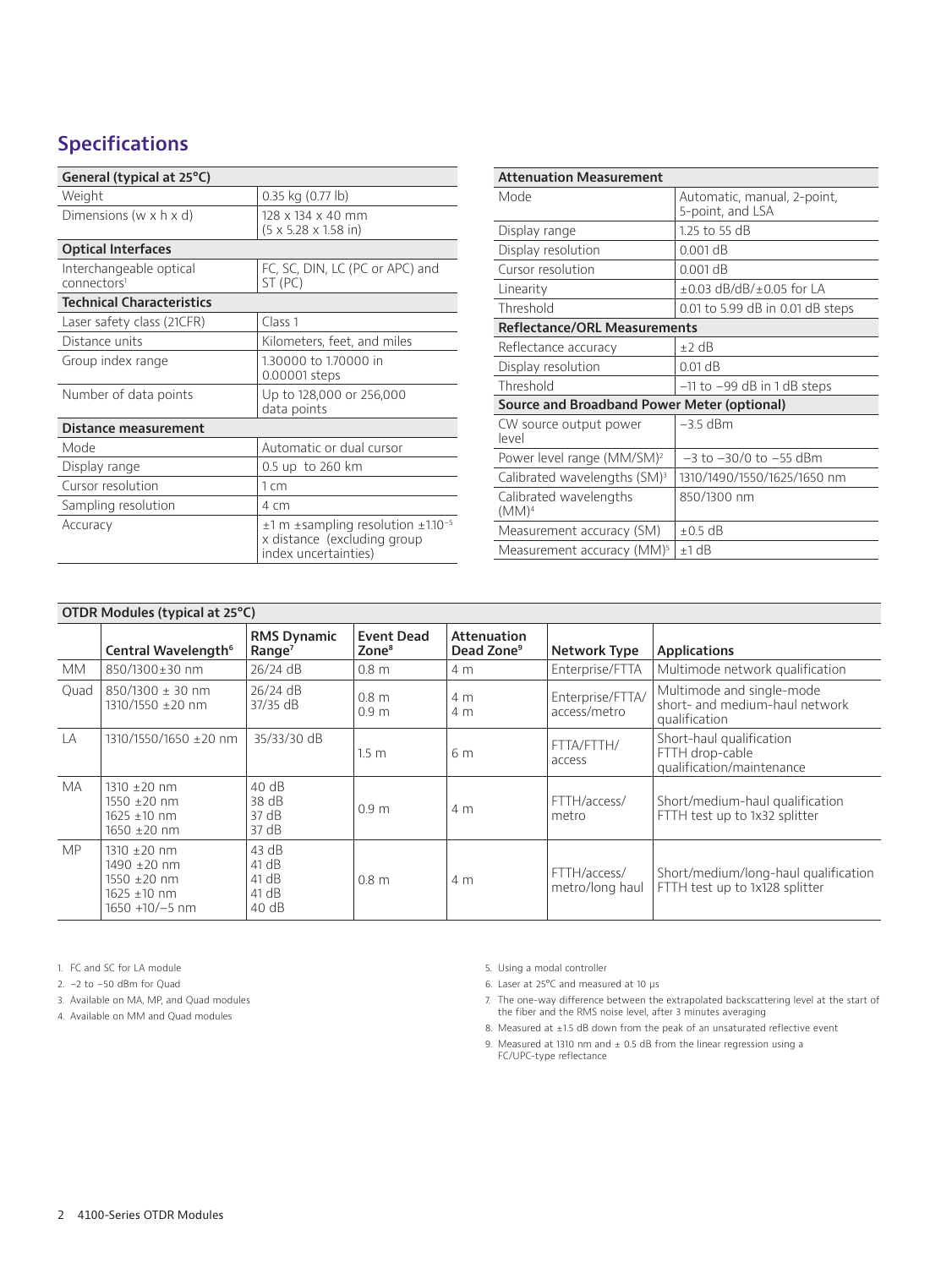## **Ordering Information**

| <b>Description</b>                                            | <b>Part Number</b> |
|---------------------------------------------------------------|--------------------|
| <b>OTDR Modules</b>                                           |                    |
| Multimode 850/1300 OTDR module                                | F4123MM            |
| Multimode/single-mode<br>850/1300/1310/1550 nm<br>OTDR module | E4146OUAD          |
| LA 1310/1550 nm OTDR module                                   | F4126LA            |
| MA 1310/1550 nm OTDR module                                   | F4126MA            |
| MP 1310/1550 nm OTDR module                                   | F4126MP            |

For more information on T-BERD/MTS-2000, -4000, -5800 test platforms or individual modules, refer to their respective data sheets and brochure.

| <b>Description</b>                                          | <b>Part Number</b>                                   |  |
|-------------------------------------------------------------|------------------------------------------------------|--|
| Universal Optical Connectors (not applicable for LA module) |                                                      |  |
| Straight                                                    | EUNIPCFC, EUNIPCSC, EUNIPCST,<br>EUNIPCDIN, EUNIPCLC |  |
| 8° angled                                                   | EUNIAPCFC, EUNIAPCSC, EUNIAPCDIN, EUNIAPCLC          |  |